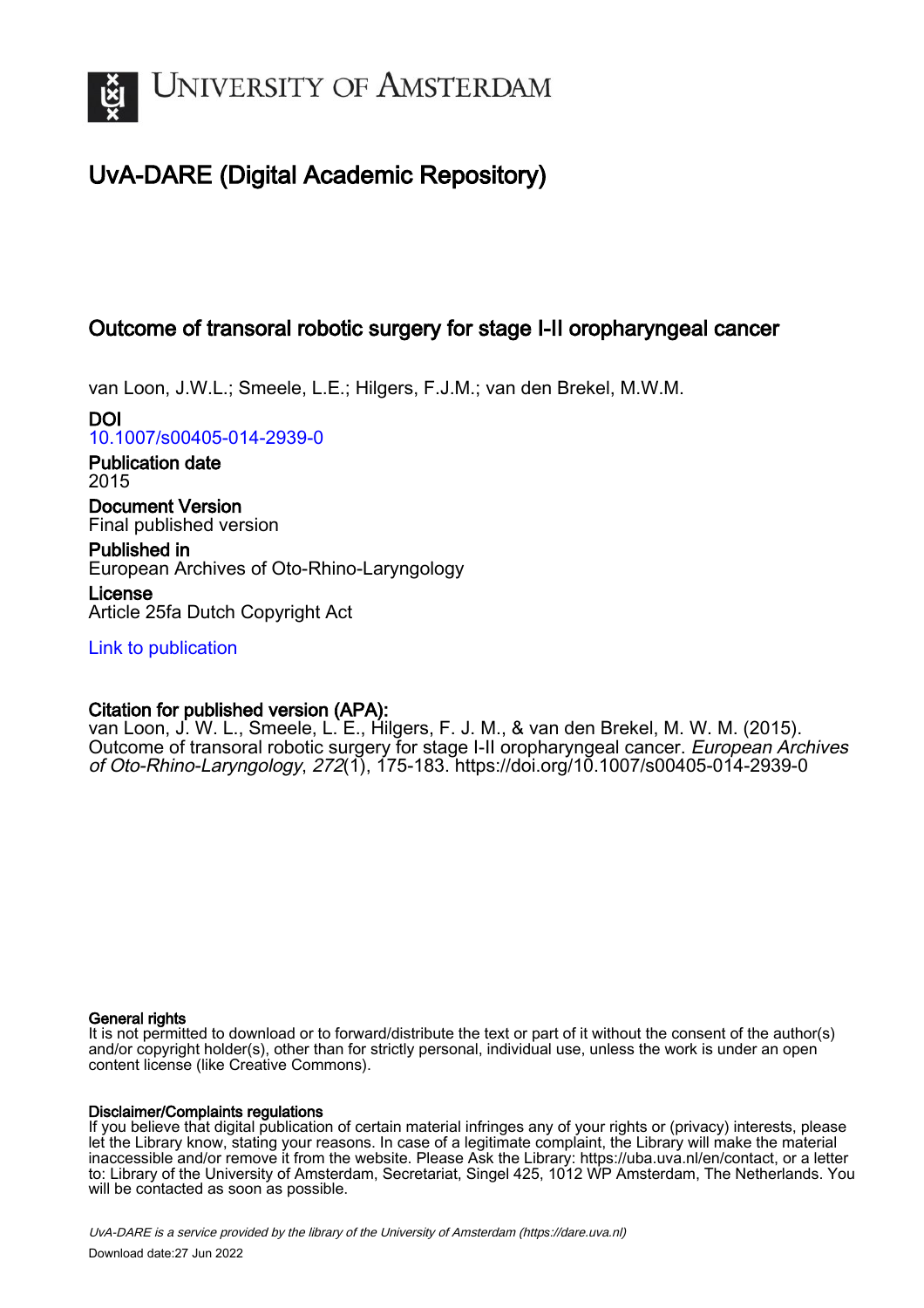HEAD AND NECK

## **Outcome of transoral robotic surgery for stage I–II oropharyngeal cancer**

**J. W. L. van Loon · L. E. Smeele · F. J. M. Hilgers · M. W. M. van den Brekel**

Received: 13 August 2013 / Accepted: 6 February 2014 / Published online: 8 March 2014 © Springer-Verlag Berlin Heidelberg 2014

**Abstract** Traditionally T1-2N0 oropharyngeal carcinoma is treated with a single treatment modality, being either radiotherapy or surgery. Currently, minimally invasive surgery, such as transoral robotic surgery (TORS), is gaining popularity. The aim of this study is to assess whether T1-2N0 oropharyngeal cancer can be safely and effectively resected with TORS, and to determine the oncologic and functional outcomes. In addition, the long-term qualityof-life outcomes are reported. Between 2007 and 2012, 18 patients with early stage oropharyngeal cancers underwent transoral resection with the da Vinci robot system in the Netherlands Cancer Institute. All surviving patients filled out the self-report assessments of quality-of-life questionnaires. Median robot-assisted operating time was 115 min (range 43–186 min), while median estimated blood loss was 5 ml (range 0–125 ml). In three cases the exposure was insufficient to obtain clear tumor margins because of tumor extension and local anatomy. Fourteen patients had clear surgical margins. Four patients received adjuvant radiotherapy. Nine patients underwent an elective unilateral neck dissection. The oropharyngeal cancer recurred in two

J. W. L. van Loon · L. E. Smeele · F. J. M. Hilgers · M. W. M. van den Brekel ( $\boxtimes$ ) Department of Head and Neck Oncology and Surgery, The Netherlands Cancer Institute, Antoni van Leeuwenhoek Hospital, Amsterdam, The Netherlands e-mail: m.vd.brekel@nki.nl

L. E. Smeele · M. W. M. van den Brekel Department of Oral and Maxillofacial Surgery, Academic Medical Center, University of Amsterdam, Amsterdam, The Netherlands

F. J. M. Hilgers · M. W. M. van den Brekel

Institute of Phonetic Sciences (ACLC), University of Amsterdam, Amsterdam, The Netherlands

patients. Regarding the quality of life, patients who needed postoperative radiotherapy had a worse outcome and patients treated with transoral resection only did quite well. TORS seems to be an oncologically safe surgical treatment for early stage T1-2N0 oropharyngeal cancer based on this relatively small group of patients. Selecting patients in whom sufficient surgical exposure can be obtained, should be performed with the greatest care to avoid the need for adjuvant radiotherapy. Comparing radiotherapy and TORS or  $CO<sub>2</sub>$  laser should be the next step in finding the optimal treatment for patients with T1-2N0 oropharyngeal carcinoma.

**Keywords** Robotic surgery · Oropharynx carcinoma · Minimally invasive · Morbidity

#### **Introduction**

Treatment by means of minimally invasive surgery is gaining popularity in early stages of head and neck cancer, including oropharyngeal cancer. The 2004 DHNS (Dutch Head Neck Society) guidelines state that stage I and II oropharyngeal cancers should preferentially be treated with a single modality [[1\]](#page-8-0). With smaller oropharyngeal carcinomas (T1 and T2), surgery and radiotherapy (external therapy or brachytherapy) are equally useful [[2\]](#page-8-1). When choosing the treatment modality, functional outcome and morbidity are the main parameters to guide this choice.

Primary surgery has the advantage that it can be repeated for recurrences or second primaries. However, treating oropharyngeal cancer often requires composite resections leading to significant morbidity and prolonged hospital stays. Using surgery, 5-year local control rates are in the range of 83–96 % [\[3](#page-8-2), [4\]](#page-8-3). Like surgery, radiotherapy is effective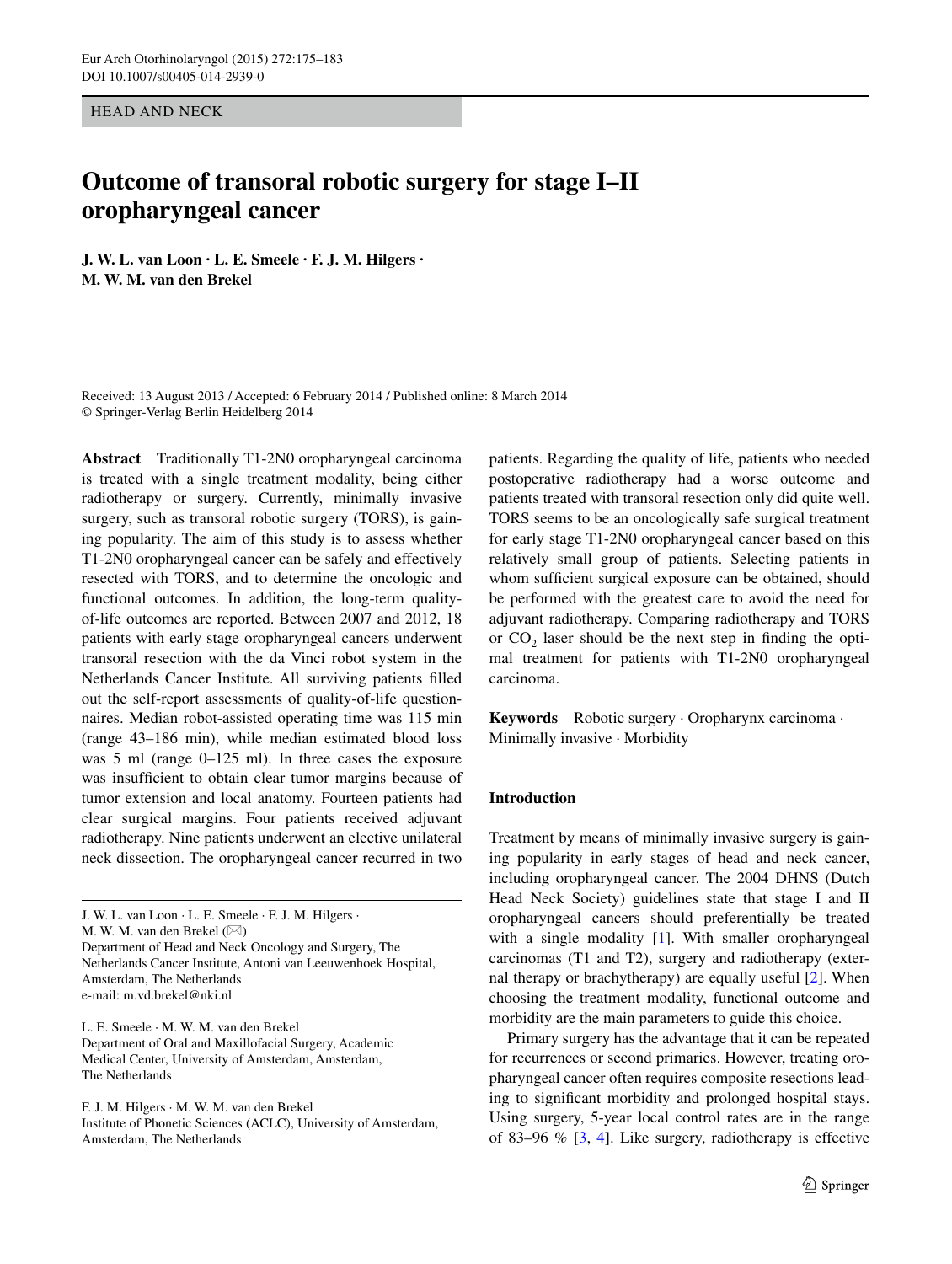in obtaining locoregional tumor control in early stage oropharyngeal carcinoma. Local control can be achieved in 83–93 % of the cases [[5–](#page-8-4)[9\]](#page-8-5). The disadvantages are the prolonged treatment time, high costs, acute and late toxicity and its 'one-time-only' character.

The robot-assisted transoral surgery potentially allows a more meticulous endoscopic resection under direct vision, obviating the need for a composite resection for tumors in the oropharynx and supraglottic larynx. As surrounding structures are not damaged, transoral robotic surgery (TORS) might be more function preserving than other modalities, such as composite resection or radiotherapy. A recent review of literature by Dowthwaite et al. [\[10](#page-8-6)] about the role of TORS in the management of oropharyngeal cancer states that "TORS offers impressive functional and oncologic outcomes, specifically for patients with early T-classification and low-volume regional metastatic disease". One published article showed that when using TORS as a single-modality treatment for these tumors, high local control rates can be achieved and that it is associated with low surgical morbidity [[11\]](#page-8-7).

However, there are other techniques to resect a tumor transorally, such as using the cautery under direct vision or using a  $CO<sub>2</sub>$  laser in combination with the operating microscope. The advantage of TORS over transoral resection using knife and cautery is that the optics allow for significant magnification and the instruments are optimized to work "around a corner". In many countries, as in our institute, there is significant experience in using the  $CO<sub>2</sub>$ laser with the operating microscope. Several studies have described its use in oropharyngeal cancer [\[12](#page-8-8)[–14](#page-8-9)]. A disadvantage is the fact that base-of-tongue tumors are sometimes difficult to expose because the laser cannot be angled.

Studies evaluating HRQOL profiles for patients who underwent TORS show promising results [[15,](#page-8-10) [16\]](#page-8-11). However, so far, no comparative studies between radiotherapy and TORS have been performed.

In 2006, a study was set up in the Antoni van Leeuwenhoek hospital to assess whether stage I and II oropharyngeal tumors can be safely and effectively resected transorally using the da Vinci robot system. Also, the long-term quality-of-life outcomes for these patients were assessed.

#### **Materials and methods**

This prospective clinical trial obtained approval from the *protocol review board* of the NKI-AvL and all patients signed informed consent. Between August 2007 and July 2012, 18 patients were eligible for this TORS protocol. Inclusion criteria were as follows: (1) biopsy-proven T1-2 oropharyngeal squamous cell carcinoma; (2) sufficient exposure for transoral resection without the need for local

reconstruction; (3) sufficient condition to be treated surgically. All patients had to give informed consent prior to treatment. Criteria to exclude patients were limited mouth opening or trismus and previous treatments for head and neck cancer. Excluded patients underwent primary radiotherapy. Criteria to abort the protocol were also laid down: firstly, if the da Vinci robot could not be positioned in such a way that safe local excision was possible, the procedure was to be terminated and the patient treated alternatively with either more extensive surgery,  $CO<sub>2</sub>$  laser or radiotherapy. Secondly, if the histopathology showed an incomplete resection, either a re-excision or radiotherapy was indicated.

The preoperative diagnostic workup consisted of clinical examination, MRI, ultrasound-guided fine needle aspiration cytology (USFNAC) of the neck, panoramic dental X-ray, chest X-ray and routine preoperative blood tests. These studies were carried out not longer than 4 weeks prior to the planned surgery. Examination under general anesthesia was not routinely applied. To assess the exposure, the dental status, mouth opening and neck extension were evaluated in the outpatient clinic, as we were used to in laser surgery. At the start of robot surgery, a routine triple endoscopy was carried out to assess operability. Four to eight weeks after robot-assisted resection of the primary, nine patients underwent an elective selective neck dissection of levels I, IIa and b, III and IV and five patients were subjected to a strict follow-up protocol for the neck nodes using regular USFNAC. In four patients, the neck was electively radiated because these patients had radiotherapy for tumor-positive resection margins. Figure [1](#page-3-0) shows the flow chart for treatment policy after a patient has been selected for TORS.

Seventeen patients met the criteria and underwent robotassisted transoral surgery. One patient did not meet all the criteria, but nonetheless underwent TORS. These patients had a second primary in the tonsillar region after a transoral resection of a T1N0 palatal carcinoma several years before (case 5). One patient who did meet the criteria was treated for a T1N0 carcinoma in the base of tongue simultaneously with  $CO<sub>2</sub>$  laser treatment for a T1a glottic carcinoma (case 1).

The Feyh–Kastenbauer retractor set was used in all patients as described in [http://www.uphs.upenn.edu/pennorl/](http://www.uphs.upenn.edu/pennorl/education/documents/daVinciTORSProcedureGuide.pdf) [education/documents/daVinciTORSProcedureGuide.pdf](http://www.uphs.upenn.edu/pennorl/education/documents/daVinciTORSProcedureGuide.pdf).

Within a total of 18 patients, males and females were equally represented. The mean age was 62.6 years with a range of 54–77 years. HPV status was tested using *p*53 and *p*16 immunohistochemistry [\[17](#page-8-12)]. Two patients tested HPV positive and 15 patients were tested negative.

To assess feasibility, surgical technical issues and patient outcome, we collected data during treatment and follow-up. We used two different perspectives for outcome measures: a treatment perspective and a patient perspective. For the treatment perspective, the primary outcome measure was successful local excision. Secondary outcome measures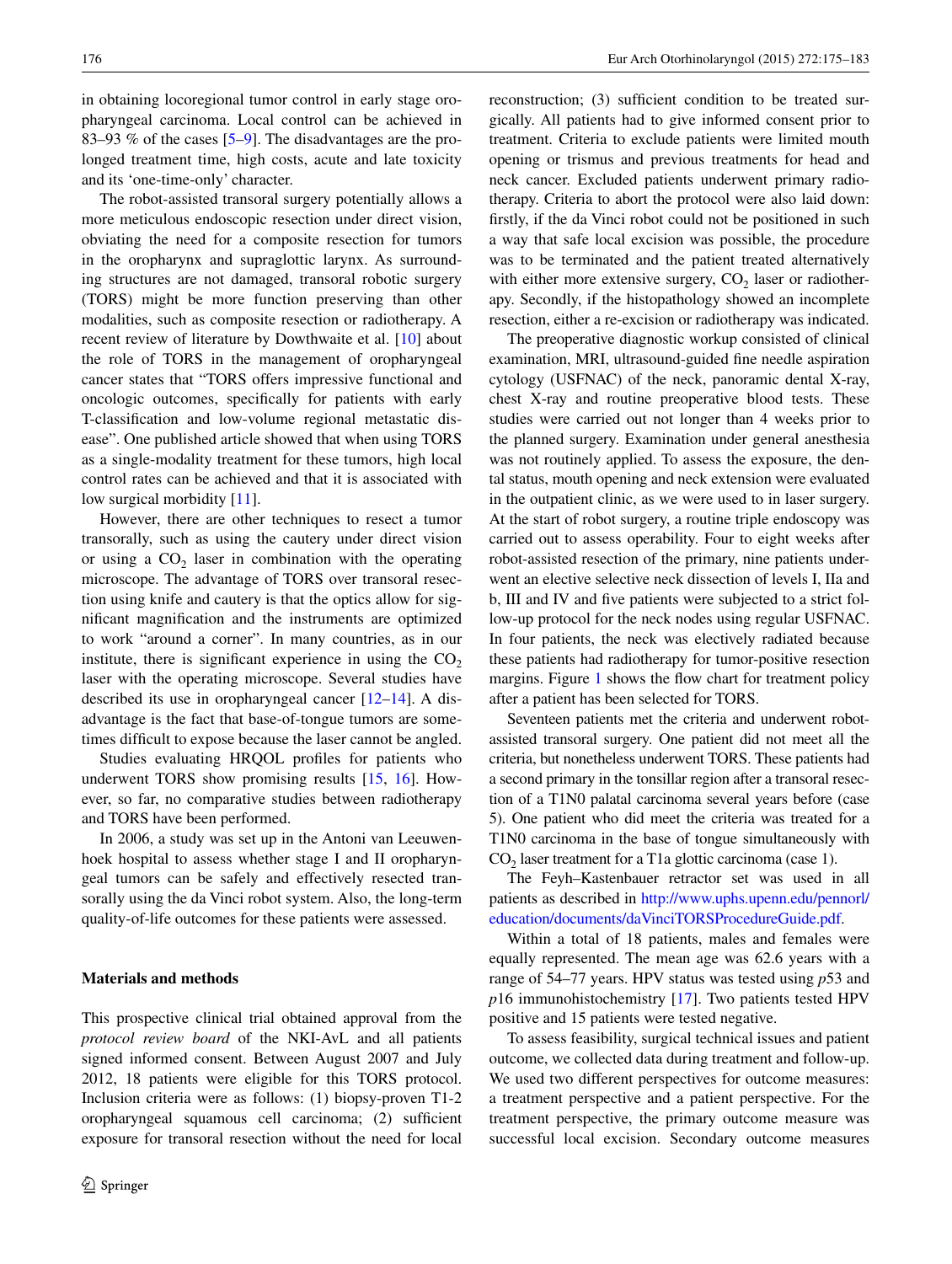<span id="page-3-0"></span>**Fig. 1** Flow chart for treatment

policy



were blood loss, duration of surgery, status of resection margins, duration of hospitalization and potential complications. For the patient perspective, the primary outcome measures were the 2-year overall survival rate and the 2-year recurrence-free survival rate. The secondary outcome measure was quality of life.

To assess the quality of life, we used a questionnaire that was set up and used in studies in the NKI-AvL and has proved to be effective for this purpose [\[18](#page-8-13)]. This questionnaire is based on the validated EORTC-C30 with a four-point scale and the EORTC-H&N35 [[19,](#page-8-14) [20](#page-8-15)]. Studies done earlier in the NKI-AvL have substantiated its validity and have shown that it is similar to the EORTC-C30 and EORTC-H&N35 [\[18](#page-8-13), [21](#page-8-16), [22\]](#page-8-17). The questionnaire we used consisted of questions related to patients' sociodemographics and health-related problems associated with specific tumor localization and treatment. The questions were combined to obtain an inventory of the quality of life in several categories: functional aspects (mastication, swallowing, oral transport), psychosocial aspects (speech, social contacts, social anxiety), smoking, drinking, and pre- and post-operative information (counseling) [[18\]](#page-8-13). Because this questionnaire was structured and developed for a more specific patient group, it was expected to be capable of producing the essential information for assessing the quality of life, especially if the interest lies in identifying intervention-related changes over time [[22\]](#page-8-17). In addition, the SWAL-QOL was included in this study because of the major role the oropharynx plays in the patient's swallowing function. This questionnaire has been found to be validated and valuable to detect problems with swallowing in the daily life of patients who have been treated for an oropharyngeal carcinoma [[23\]](#page-8-18). The questionnaire was analyzed with Likert scales (Cronbach's  $\alpha$ ) to calculate the internal consistency of the items and to give a representation of the reliability of the test scores.

#### **Results**

The median follow-up time was 36.0 months with a range of 6–68 months. One patient passed away during follow-up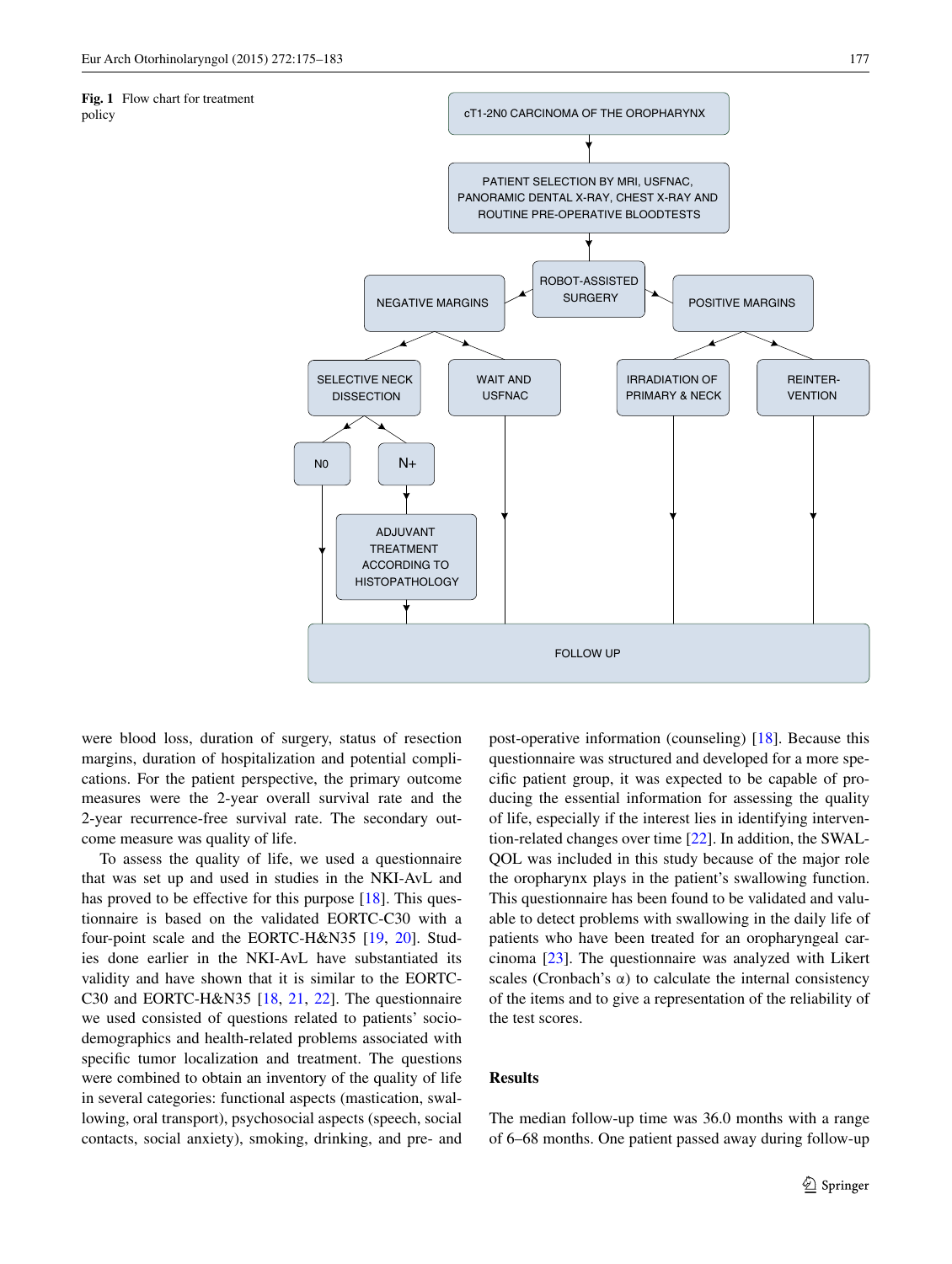as a consequence of a pancreatic carcinoma. All other patients are alive without evidence of disease.

#### Treatment perspective

Table [1](#page-5-0) shows the clinical data and results. Median hospital stay was 1.5 nights, with a range of 0–17 nights. For all patients the Feyh–Kastenbauer retractor was used.

In 12 cases easy exposure for resection of the lesion was achieved. In six cases the exposure was more difficult, because of the location and extension of the tumor. This was mainly because the retractor deformed the base of tongue or compressed the posterior floor of mouth making it more difficult to remove the tumor especially because the robot arms and tongue depressors occupy quite some place in smaller mouths. However, in only three of these six, this limited exposure was the cause of incomplete resection.

Thirteen patients had tumor-free resection margins, two close margins and four patients had positive resection margins (cases 2, 6, 9 and 13). In the cases with close margins, in one a wait-and-see policy was followed, whereas the other had a re-excision. The extra resection margins were free of tumor cells and no adjuvant therapy was given (case 18).

In four cases the resections margins were tumor positive. In one case, the base-of-tongue tumor extended submucosally to the floor of mouth was underestimated during endoscopy prior to surgery and at the MRI. In that case the tumor could not be removed completely (case 2). In another case (case 6) exposure was too limited and a conversion to an open procedure was carried out, followed by radiotherapy. In case number 9 the exposure was adequate, but still there was a positive resection margin for which radiotherapy was administered. The last case (case 13) had a re-excision with the  $CO<sub>2</sub>$  laser as the surgeon felt more comfortable in this difficult case with that instrument. He was also irradiated afterward. Two of these four patients who were radiated developed osteoradionecrosis of the mandible on the side of the tumor. The first patient was treated with hyperbaric oxygen and underwent a sequestrectomy (case 6). The second patient needed a segmental mandibular resection with fibula reconstruction (case 2). This patient had several severe complications and is a total oral cripple now.

Nine patients underwent an elective unilateral neck dissection and nine patients had no neck dissection. Five of these nine had a wait-and-USFNAC policy of the neck because they had small superficial tumors (cases 10, 14, 17 and 18) or because they refused neck dissection (case 14). Four had elective postoperative radiotherapy for tumorpositive resection margins. In the elective neck dissection group eventually two patients had lymph node metastases and in the wait-and-USFNAC group one patient developed neck node metastases (cases 11, 12 and 15). In the patient with tumor-positive node in the elective neck dissection specimen, a small intra-capsular metastasis was present and no adjuvant radiotherapy was given (case 12). One patient had a neck recurrence low in level 4 after an elective neck dissection that was pathologically tumor-negative 28 months after the TORS. This patient was treated with (chemo)radiation as there was carotid encasement (case 11). The patient who had a wait-and-USFNAC policy and developed a neck node metastasis was 10 months after the TORS. She underwent a neck dissection and postoperative radiotherapy. She developed laryngeal edema and is dependent on a tracheostomy since 6 months (case 15).

The median time between robot-assisted surgery and neck dissection was 4.0 weeks with a range of 2–8 weeks. The first six patients had a neck dissection within 2–3 weeks after robot-assisted surgery. However, patients experienced this interval to be too short. With two patients, an open communication between the oral cavity/pharynx and neck occurred during the neck dissection (cases 5 and 18). This defect was closed using local tissues and healed uneventful in both patients. The protocol was changed to wait at least 4 weeks to do the neck dissection.

The median robot-assisted operating time for primary tumor removal was 115 min with a minimum of 43 min and a maximum of 186 min (Table [2\)](#page-6-0). Hemostasis was optimal in all cases. The median estimated blood loss was 5 ml with a range of 0–125 ml. Two patients suffered complications as a result of TORS. The first patient had an acute arterial hemorrhage 1 week postoperative, which caused the patient to have a threatened airway. The patient underwent a tracheotomy and the bleeding was stopped. The second patient had an infection of the wound in the oral cavity, which was successfully treated with antibiotics.

#### Patient perspective

The mean follow-up time for this study was 33.7 months. Results of Kaplan–Meier survival analysis showed a 2-year recurrence-free survival rate of 86 % (SD 9.1 %) and overall survival of 100 % (SD 0.0 %). One patient passed away as a result of pancreatic cancer 32 months after treatment without evidence of locoregional disease.

#### Quality of life

All surviving patients filled out the questionnaires. Because these are quite comprehensive questionnaires, we primarily focused on those aspects most relevant for this analysis. In the questions we used Likert-type scales. Cronbach's  $\alpha$  was calculated wherever possible to give a representation of the reliability of the test scores, with a recommended reliability standard of 0.70.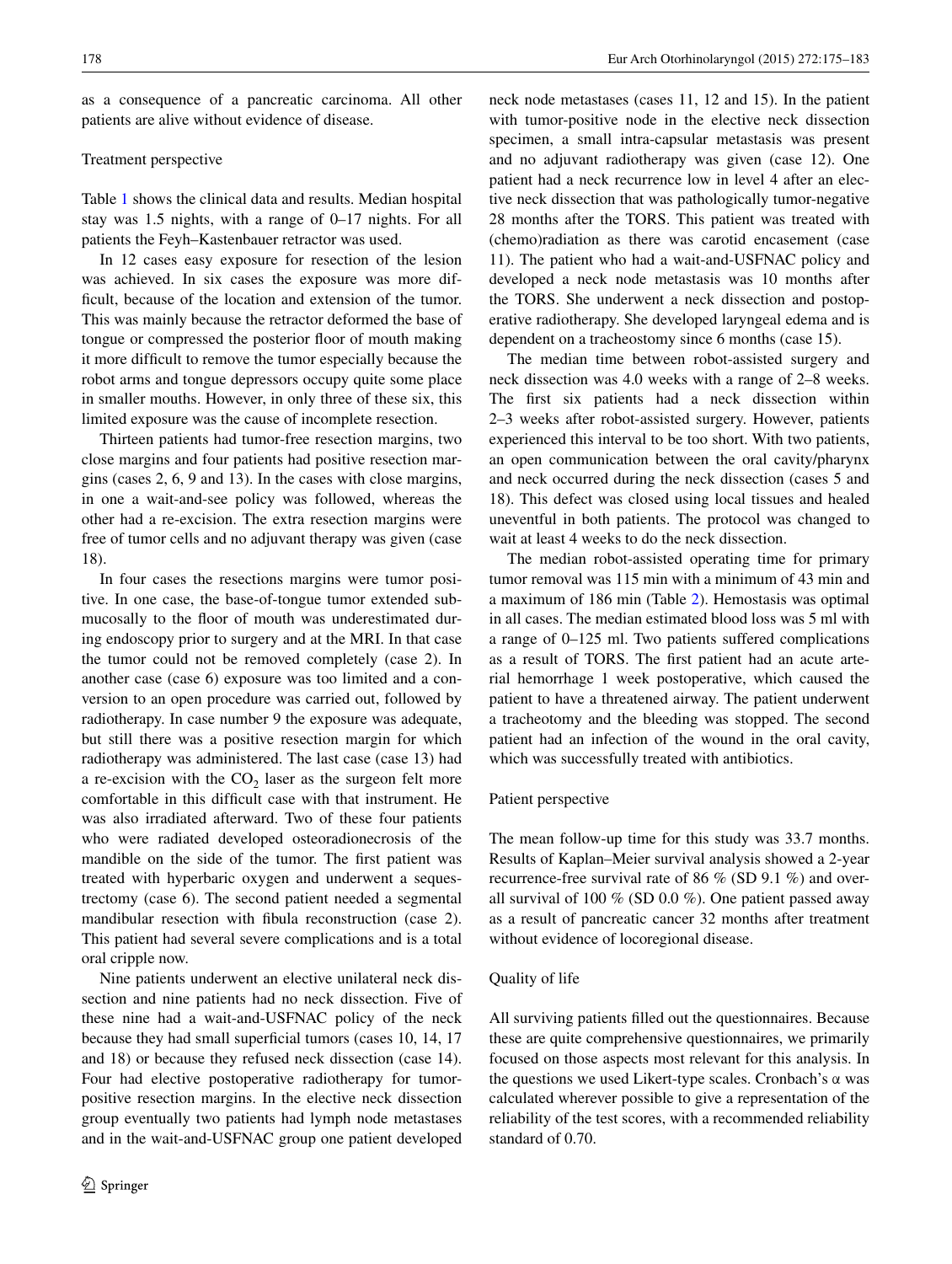|                 | Table 1 Cases, resection margins and adjuvant treatment |                   |                 |                     |                   |                            |                              |                                                                                                                                                                                          |                                                                               |                                 |
|-----------------|---------------------------------------------------------|-------------------|-----------------|---------------------|-------------------|----------------------------|------------------------------|------------------------------------------------------------------------------------------------------------------------------------------------------------------------------------------|-------------------------------------------------------------------------------|---------------------------------|
| Case            | Tumor site                                              | <b>CTNM</b>       | $(\min)$<br>ROT | Surgical margins    | pTNM              | ND (weeks)<br>Period until | Hospital<br>(nights)<br>stay | Adjuvant therapy/surveil-<br>lance                                                                                                                                                       | Complications/recur-<br>rence/management                                      | Outcome                         |
|                 | Base of tongue                                          | cT1N0             | 129             | Negative            | pT1N0             | $\mathbf{C}$               | 4                            | Surveillance                                                                                                                                                                             | None                                                                          | 旦                               |
| $\mathbf{C}$    | Base of tongue                                          | cT2N0             | 186             | Ò<br>Tumor positiv  | pT2Nx             | No ND                      | $\infty$                     | RT                                                                                                                                                                                       | ORN: mandibulec-<br>$t$ omy + fibula                                          | <b>Qarx</b>                     |
| 3               | Tonsillar region                                        | cT2N0             | 128             | Negative            | pT1N0             | $\circ$                    |                              | Surveillance                                                                                                                                                                             | None                                                                          | 日<br>NHD                        |
| 4               | Tonsillar region                                        | cT2N0             | 109             | Negative            | pT1N0             | $\sim$                     |                              | Surveillance                                                                                                                                                                             | None                                                                          | 日<br>NHD                        |
| S               | Soft palate                                             | cT1N0             | 160             | Negative            | pT1N0             | $\mathbf{\Omega}$          |                              | Surveillance                                                                                                                                                                             | None                                                                          | 日<br>以下                         |
| $\circ$         | Tonsillar region                                        | cT2N0             | 163             | Ö<br>Tumor positiv  | pT2Nx             | No ND                      |                              | Conversion to open surgery,<br>RT                                                                                                                                                        | ORN: HBO + seques-<br>terotomy                                                | 日<br>以下                         |
| $\overline{ }$  | Base of tongue                                          | cT1N0             | $80\,$          | Negative            | pT1N0             | 4                          | ⊂                            | Surveillance                                                                                                                                                                             | None                                                                          | 日<br>NHD                        |
| ${}^{\circ}$    | Tonsillar region                                        | cT2N0             | 110             | Negative            | pT2N0             | 4                          |                              | Surveillance                                                                                                                                                                             |                                                                               | Died of pancreatic<br>carcinoma |
| $\circ$         | Tonsillar region                                        | cT2N0             | 140             | Ğ,<br>Tumor positiv | pT1Nx             | No ND                      | n                            | 囟                                                                                                                                                                                        | None                                                                          | <b>Qarx</b>                     |
| $\overline{10}$ | Tonsillar region                                        | cT1N0             | $80\,$          | Negative            | pTxNx (fibrosis)  | No ND                      | $\circ$                      | Surveillance and USFNAC                                                                                                                                                                  | None                                                                          | 日<br>大                          |
| $\Box$          | Tonsillar region                                        | cT2N0             | 51              | Close               | pT2N0             | $\sim$                     |                              | Surveillance                                                                                                                                                                             | (chemo) radiation<br>Neck recurrence:                                         | 日<br>以下                         |
| $\overline{c}$  | Base of tongue                                          | cT2N0             | 121             | Negative            | pT1N1             | 4                          | $\sigma$                     | Surveillance                                                                                                                                                                             | None                                                                          | <b>QHIN</b>                     |
| 13              | Base of tongue                                          | cT2N0             | 124             | Ö<br>Tumor positiv  | pT2N <sub>x</sub> | N <sub>o</sub> ND          | $\overline{17}$              | Postoperative bleeding, re-<br>excision using $CO2$ -laser<br>followed by RT                                                                                                             | which laryngectomy<br>Severe dysphagia for                                    | ED                              |
| $\overline{1}$  | Lateral pharyngeal<br>wall                              | cT1N <sub>0</sub> | 68              | Negative            | pT1Nx             | No ND                      |                              | Surveillance and USFNAC                                                                                                                                                                  | None                                                                          | <b>GEN</b>                      |
| 15              | Vallecula                                               | cT2N0             | 148             | Negative            | pT2Nx             | No ND                      | Ξ                            | Surveillance and USFNAC                                                                                                                                                                  | and RT, tracheostomy<br>Nodal metastasis: ND<br>and tube feeding<br>dependent | <b>GEN</b>                      |
| $\overline{16}$ | Tonsillar region                                        | $c$ TINO          | 43              | Negative            | pT1N0             | $\infty$                   | Z                            | Surveillance                                                                                                                                                                             | None                                                                          | 日<br>NHD                        |
| $\overline{17}$ | Tonsillar region                                        | cTING             | 47              | Negative            | pT1Nx             | No ND                      | $\circ$                      | Surveillance and USFNAC                                                                                                                                                                  | None                                                                          | 日<br>NHD                        |
| 18              | Soft palate                                             | cT1N0             | $\mathcal{S}$   | Close               | pT1Nx             | No ND                      |                              | Re-excision, Surveillance and Palatal defect, closure<br><b>USFNAC</b>                                                                                                                   |                                                                               | ED                              |
|                 |                                                         |                   |                 |                     |                   |                            |                              | Patients are numbered chronologically. Negative margins are defined as margins 5 mm or more in infiltrative carcinomas or 3 mm or more in tumors with pushing borders. Close margins are |                                                                               |                                 |

<span id="page-5-0"></span>margins without tumor but with less margin than the tumor-free category. Tumor-positive margins are margins with tumor cell in the margin margins without tumor but with less margin than the tumor-free category. Tumor-positive margins are margins with tumor cell in the margin ROT robotic operating time, ND neck dissection, NED no evidence of disease, ORN osteoradionecrosis *ROT* robotic operating time, *ND* neck dissection, *NED* no evidence of disease, *ORN* osteoradionecrosis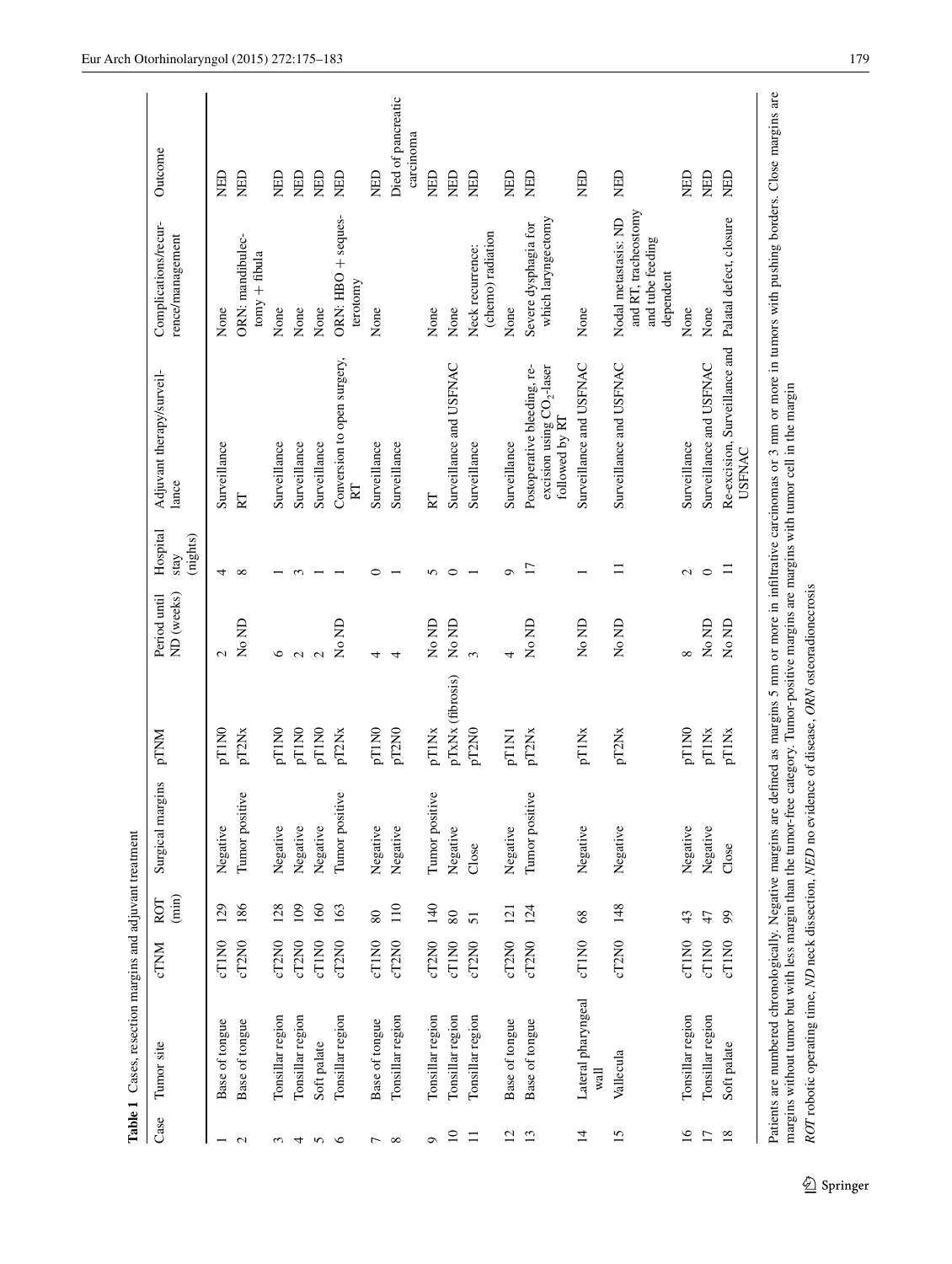<span id="page-6-0"></span>**Table 2** Per- and post-operative course and variables

| Variables                                        | All TORS patients<br>$(N = 18)$ |
|--------------------------------------------------|---------------------------------|
| Surgical robotic time (min)                      | $115(43-186)$                   |
| Estimated blood loss (ml)                        | $5(0-250)$                      |
| Time to discharge (nights)                       | $1.5(0-17)$                     |
| Time between TORS and neck<br>dissection (weeks) | $4.0(2-8)$                      |
| Follow-up time (months)                          | $36.0(3-65)$                    |

Values are median (range)

The first set of questions was related to functional aspects, with three oral transport and three swallowing items combined with one item on mastication. Cronbach's α of these combined items was 0.93. Two patients were receiving tube feeding, so these questions did not apply to them. Fourteen patients did answer these questions and six of them reported having oral transport dysfunction. Four patients were having trouble with swallowing foods and four patients had problems with mastication. Six patients were experiencing trismus and two of these patients reported difficulties in speech or eating because of this.

The second set of questions was related to psychosocial aspects, consisting of five questions about speech and three questions about social contacts and social anxiety. Seven patients reported that their intelligibility has decreased for various reasons. Six of these seven patients found the volume of their voice to have been lowered as well. Five of these patients reported a lower pitch perception and rate of speech. Telephone intelligibility is found to be inadequate by six patients. Three patients felt a little inhibited to get in contact with other people, only one patient reported to avoid getting in contact with new people.

Four questions were added to assess if patients had experienced pain during the last week before filling out the questionnaire. Nine patients reported to have had no pain, three patients had experienced a little pain, four patients had experienced moderate pain and one patient severe pain. Six patients used pain medication during this week.

The SWAL-QOL was included in this study because of the major role the oropharynx plays in the patient's swallowing function. This questionnaire assessed the degree of dysphagia and impact of dysphagia on quality of life in different categories, such as general burden and eating duration. The SWAL-QOL questionnaire was not filled out by one patient due to absence of swallowing dysfunction. In the SWAL-QOL questionnaire we found reliability coefficients (Cronbach's α) ranging 0.884–0.997, therefore good internal consistency of the items was achieved. The SWAL-QOL consisted of 44 items, grouped into 11 subscales, as shown in Table [3.](#page-6-1) Scores were calculated for each subscale

<span id="page-6-1"></span>**Table 3** Reliability estimates and mean scores of SWAL-QOL

| SWAL-OOL           | No. of<br>items | Internal consistency Mean score $\pm$ SD<br>(Cronbach's $\alpha$ ) |                   |
|--------------------|-----------------|--------------------------------------------------------------------|-------------------|
| General burden     | 2               | 0.949                                                              | $76.25 \pm 5.30$  |
| Eating duration    | 2               | 0.971                                                              | $75.00 \pm 13.13$ |
| Eating desire      | 3               | 0.884                                                              | $85.71 \pm 5.15$  |
| Food selection     | 2               | 0.997                                                              | $91.43 \pm 2.01$  |
| Communication      | 2               | 0.991                                                              | $75.63 \pm 4.42$  |
| Fear of eating     | 4               | 0.981                                                              | $82.81 \pm 8.86$  |
| Social functioning | 5               | 0.994                                                              | $85.75 \pm 4.01$  |
| Mental health      | 5               | 0.995                                                              | $85.50 \pm 3.91$  |
| Sleep              | 2               | 0.952                                                              | $68.75 \pm 3.54$  |
| Fatigue            | 3               | 0.895                                                              | $76.89 \pm 5.94$  |
| Symptoms           | 14              | 0.958                                                              | $80.81 \pm 6.03$  |

Sample size is  $N = 16$ 

on a range of 0–100, with a score of 100 representing the most favorable state. Table [3](#page-6-1) shows mean scores and reliability estimates of the subscales.

Two patients were getting their food strictly through a feeding tube (cases 2 and 13) and four patients were eating soft solids instead of solid food (cases 6, 9, 15 and 18). All other patients had a normal diet. Despite the presence of dysphagia and the impact it has on the different aspects of quality of life, only three patients rated their own health to be poor to average (cases 2, 13 and 15). The other patients found themselves to be in good to excellent health. Three patients had TORS and a wait-and-USFNAC policy of the neck without any adjuvant treatments. These patients are currently without evidence of disease and have no functional disabilities.

#### **Discussion**

The aim of this study was to assess whether early stage oropharyngeal tumors can be safely and effectively resected transorally using the da Vinci robot system, working with a specific group of patients. Only patients with early stage oropharyngeal tumors without any sign of cervical or metastatic disease (T1-2N0) were included. This is the first time research concerning TORS is carried out with this specific group of patients. Other than most research published on TORS, this study was a prospective trial.

Multiple studies have shown promising results regarding technical feasibility and safety of TORS [\[24](#page-8-19)[–27](#page-8-20)]. Most of these studies use the operating robot to resect larger oropharyngeal tumors before definitive (chemo) radiation. As we very much doubt whether this policy renders better oncological and functional outcome as compared to (chemo) radiation alone, we did not opt for this policy and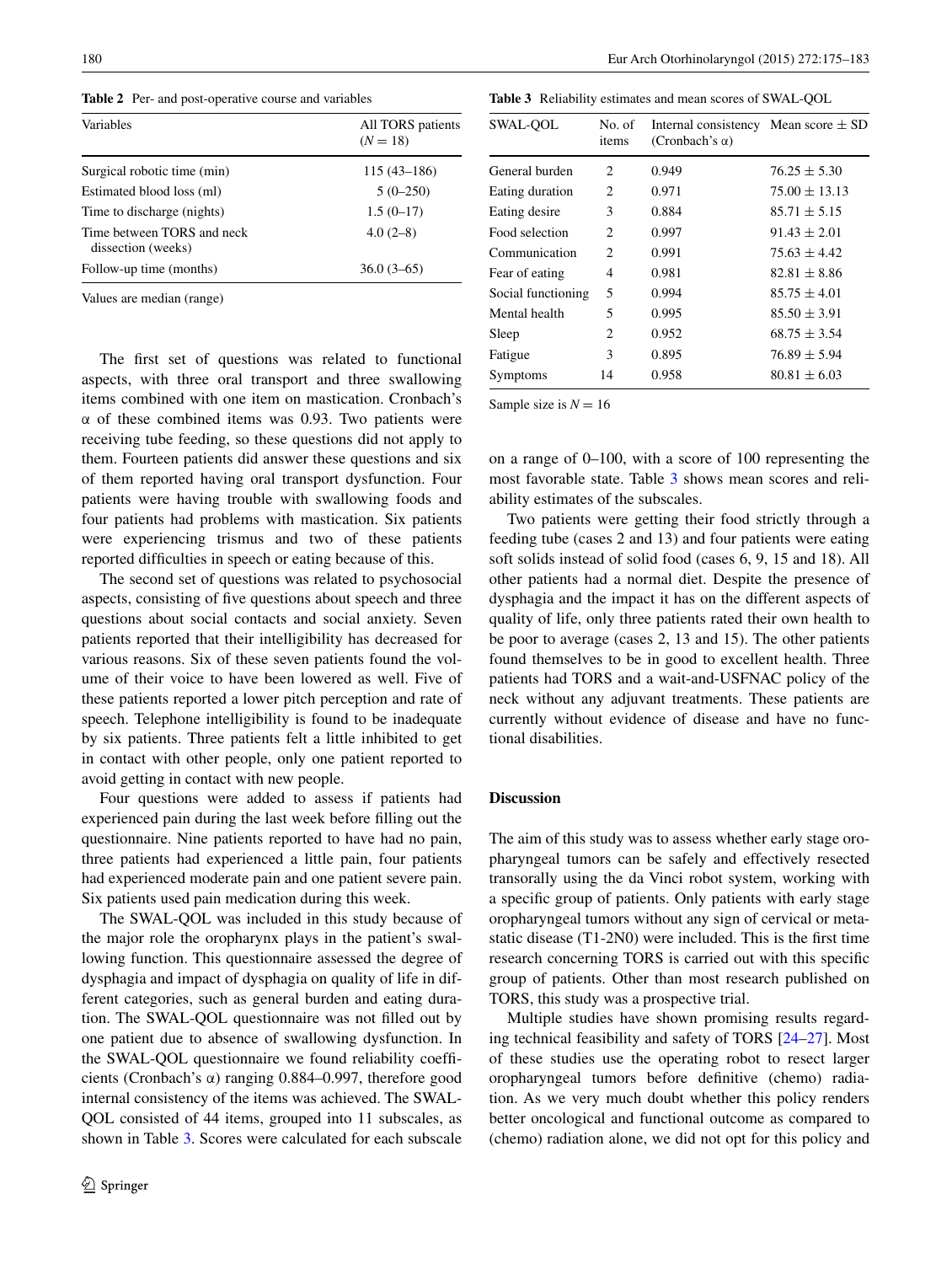still do not. Factors taken into consideration when analyzing safety and effectiveness are surgical robotic time, estimated blood loss, length of hospital stay and postoperative complication rates. In accordance with other studies the estimated blood loss in our patient series was found to be very low with a median of 5 ml and a maximum estimated blood loss of 250 ml. With a median hospital stay of 1.5 nights, in a range of 1–17 nights, no real difference with other studies was observed [[10\]](#page-8-6). In their review, Dowth-waite et al. [\[10](#page-8-6)] find that the average surgical robotic time across all studies reporting these data was just under 75 min. In this study, the average robotic operating time was 110 min (range 43–186 min) with the early procedures taking more time. The mean reason is probably the limited number of cases included in this study and the fact that there is a learning curve influencing surgical setup and operating time.

TORS offers considerable challenges in some patients, such as control over bleeding, careful manipulation of tissue and complete removal of the tumor preserving all other structures. Depending on the patient's anatomy and tumor site this sometimes leads to conflicts between these robotic arms, pressure against teeth or deformation of the base of tongue making it more difficult to obtain optimal exposure. In three patients in this study this exposure problem led to incomplete tumor excision. The development of improved mouth gags, such as the one developed by Remarkle and Lawson [[28\]](#page-9-0) and optimized instruments for transoral surgery might facilitate tumor exposure in the future. Furthermore, an examination under general anesthesia to assess the exposure on beforehand can reduce problems with exposure during the procedure. Despite our limited experience using the da Vinci robot, in 14 cases (78 %) resection margins were free of tumor and the other four had adjuvant radiotherapy. No local recurrence occurred. As radiotherapy is equally effective in achieving local and locoregional tumor control (83–93 % LR control rates) in T1-2N0 oropharyngeal carcinomas, the choice between transoral resection and radiotherapy should mainly depend on estimated side effects and morbidity [[5,](#page-8-4) [6,](#page-8-21) [8,](#page-8-22) [9\]](#page-8-5).

The recent popularity of the transoral robot excision resembles the enthusiasm for transoral laser surgery some decade ago. Possibly the da Vinci robot has the advantage that the arms can work around an angle when there is enough room to maneuver. However, an experienced laser surgeon can certainly obtain similar results at much lower costs. No comparative trial has yet been done and the preference is mainly a personal choice.

#### Quality of life and functional outcomes

Dowthwaite et al. conclude that they see a potential for de-intensification of treatment, particularly for patients who are HPV positive. A recent systematic review and meta-analysis of literature showed that the proportion of oropharyngeal cancer caused by HPV has increased significantly worldwide from around 40 to 70 % of patients under study before 2000 and after 2005, respectively [\[29](#page-9-1)]. HPV-positive patients are typically younger and have lower rates of medical comorbidities [\[17](#page-8-12)]. Long-term quality of life and complications are especially relevant when considering the different treatment options for these patients. In this study only two patients were HPV positive, which is lower than expected. However, this might be caused by the fact that only selected N0 cases were eligible for this study and most HPV tumors are N+.

In this study, the self-report questionnaire regarding quality of life was filled out only at one point in time. The time between operation and assessment was different for every patient. Consequently, there are no pretreatment or baseline measurements. Few studies have addressed patient perception of quality of life after treatment of an oropharyngeal carcinoma with TORS. Especially when considering the major role the oropharynx plays in patients' swallowing function, it is valuable to ask for patient perception on his/her swallowing ability and any possible changes in this ability after resection. A study performed by Sinclair et al. [\[30](#page-9-2)] showed that, after TORS, approximately one-third of patients will experience long-term swallowing dysfunction. That same study points out that the degree of dysphagia will decrease over time, even after 12 months. Several studies also found that most of the health-related problems, associated with their head and neck tumor localization and treatment, return to pretreatment levels at 12 months. In the study performed by Hurtuk et al. [\[15](#page-8-10), [16](#page-8-11)] an exception was seen for eating function and attitude, which remained deteriorated for a longer period of time. The reason could be the high number of oropharyngeal lesions resected with TORS in that study. Because we have no baseline measurements, it was not possible to analyze if the health-related problems returned to pretreatment levels at 12 months. In our study patients who had exclusively TORS without postoperative radiotherapy had almost no complaints related to their tumor resection. Patients who needed additional surgery or postoperative radiotherapy had more long-term complaints. Three of the five patients who also had (chemo) radiations reported that they were not satisfied with counseling about possible morbidities.

### **Conclusion**

TORS is a safe and effective surgical approach of early stage T1-2N0 oropharyngeal cancer based on this relatively small group of patients. Patient selection should be done with the greatest care to avoid the need for adjuvant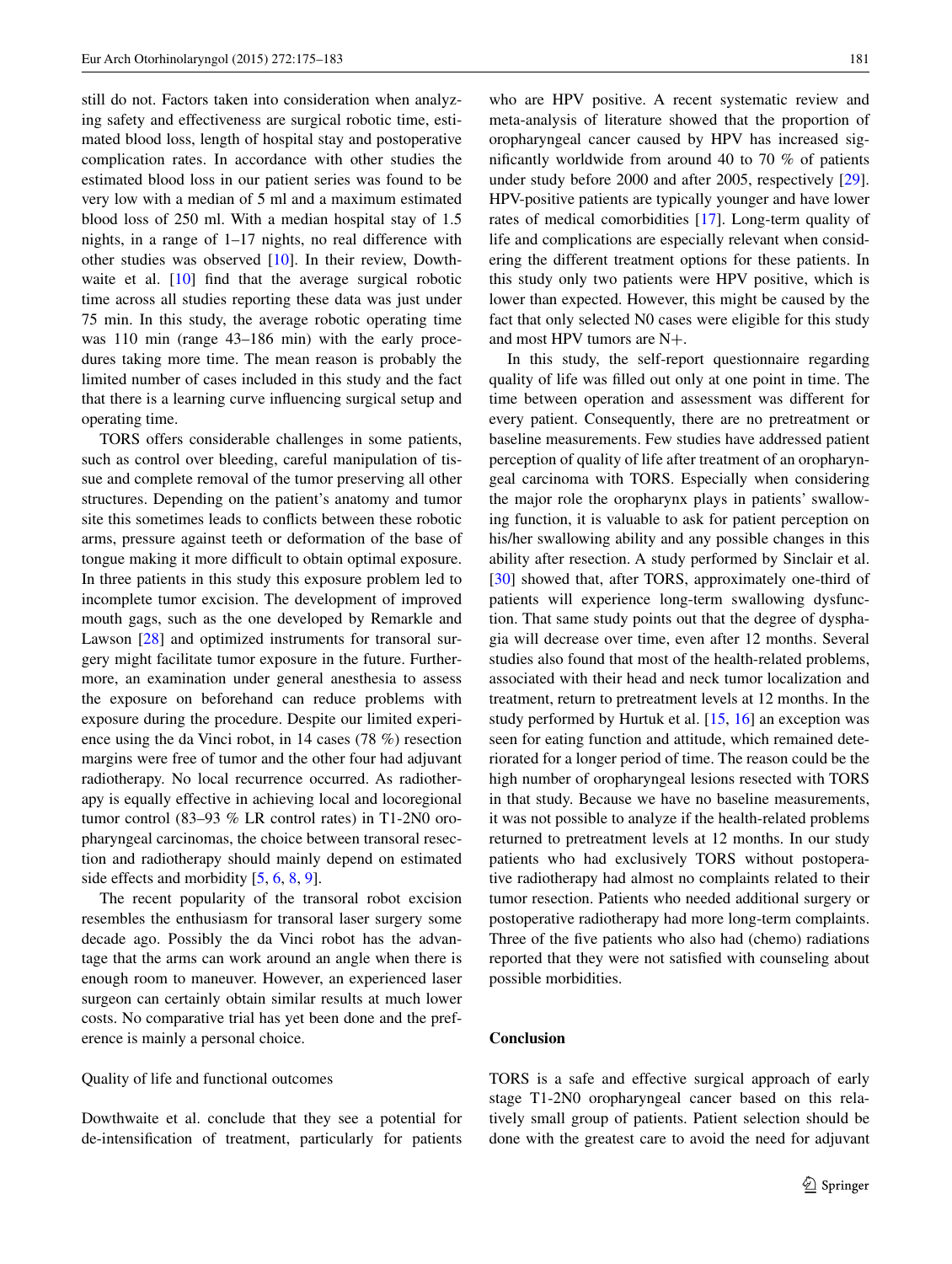radiotherapy as the toxicity of both modalities together is high. So far, no comparative studies between radiotherapy and TORS or  $CO<sub>2</sub>$  laser have been performed. Such studies would be interesting and could lead to conclusive arguments in favor of either of the modalities, based on their functional and oncologic outcomes.

#### **References**

- <span id="page-8-0"></span>1. Nederlandse Werkgroep Hoofd-Halstumoren. Richtlijn mondholte- en orofarynxcarcinoom (2004). Van Zuiden, Alphen a/d Rijn
- <span id="page-8-1"></span>2. Lamarre ED, Seth R, Lorenz RR, Esclamado R, Adelstein DJ, Rodriguez CP, Saxton J, Scharpf J (2012) Intended singlemodality management of T1 and T2 tonsillar carcinomas: retrospective comparison of radical tonsillectomy vs radiation from a single institution. Am J Otolaryngol 33(1):98–103. doi[:10.1016/j.amjoto.2011.02.005](http://dx.doi.org/10.1016/j.amjoto.2011.02.005)
- <span id="page-8-2"></span>3. Moncrieff M, Sandilla J, Clark J, Clifford A, Shannon K, Gao K, O'Brien C (2009) Outcomes of primary surgical treatment of T1 and T2 carcinomas of the oropharynx. Laryngoscope 119(2):307– 311. doi[:10.1002/lary.20053](http://dx.doi.org/10.1002/lary.20053)
- <span id="page-8-3"></span>4. Cosmidis A, Rame JP, Dassonville O, Temam S, Massip F, Poissonnet G, Poupart M, Marandas P, De Raucourt D (2004) T1–T2 NO oropharyngeal cancers treated with surgery alone. A GETTEC study. Eur Arch Otol Rhinol Laryngol-Head Neck Surg 261(5):276–281. doi[:10.1007/s00405-003-0694-8](http://dx.doi.org/10.1007/s00405-003-0694-8)
- <span id="page-8-4"></span>5. Mendenhall WM, Amdur RJ, Morris CG, Kirwan JM, Li JG (2010) Intensity-modulated radiotherapy for oropharyngeal squamous cell carcinoma. Laryngoscope 120(11):2218–2222. doi:[10.](http://dx.doi.org/10.1002/lary.21144) [1002/lary.21144](http://dx.doi.org/10.1002/lary.21144)
- <span id="page-8-21"></span>6. Mendenhall WM, Morris CG, Amdur RJ, Hinerman RW, Malyapa RS, Werning JW, Lansford CD, Villaret DB (2006) Definitive radiotherapy for tonsillar squamous cell carcinoma. Am J Clin Oncol 29(3):290–297. doi:[10.1097/01.coc.0000209510.19360.f9](http://dx.doi.org/10.1097/01.coc.0000209510.19360.f9)
- 7. Mendenhall WM, Morris CG, Amdur RJ, Hinerman RW, Werning JW, Villaret DB (2006) Definitive radiotherapy for squamous cell carcinoma of the base of tongue. Am J Clin Oncol 29(1):32–39. doi[:10.1097/01.coc.0000189680.60262.eb](http://dx.doi.org/10.1097/01.coc.0000189680.60262.eb)
- <span id="page-8-22"></span>8. Selek U, Garden AS, Morrison WH, El-Naggar AK, Rosenthal DI, Ang KK (2004) Radiation therapy for early-stage carcinoma of the oropharynx. Int J Radiat Oncol Biol Phys 59(3):743–751. doi[:10.1016/j.ijrobp.2003.12.002](http://dx.doi.org/10.1016/j.ijrobp.2003.12.002)
- <span id="page-8-5"></span>9. Mendenhall WM, Amdur RJ, Stringer SP, Villaret DB, Cassisi NJ (2000) Radiation therapy for squamous cell carcinoma of the tonsillar region: a preferred alternative to surgery? J Clin Oncol: Off J Am Soc Clin Oncol 18(11):2219–2225
- <span id="page-8-6"></span>10. Dowthwaite SA, Franklin JH, Palma DA, Fung K, Yoo J, Nichols AC (2012) The role of transoral robotic surgery in the management of oropharyngeal cancer: a review of the literature. ISRN Oncol 2012:945162. doi[:10.5402/2012/945162](http://dx.doi.org/10.5402/2012/945162)
- <span id="page-8-7"></span>11. Weinstein GS, Quon H, Newman HJ, Chalian JA, Malloy K, Lin A, Desai A, Livolsi VA, Montone KT, Cohen KR, O'Malley BW (2012) Transoral robotic surgery alone for oropharyngeal cancer: an analysis of local control. Arch Otolaryngol-Head Neck Surg 138(7):628–634. doi[:10.1001/archoto.2012.1166](http://dx.doi.org/10.1001/archoto.2012.1166)
- <span id="page-8-8"></span>12. Grant DG, Hinni ML, Salassa JR, Perry WC, Hayden RE, Casler JD (2009) Oropharyngeal cancer: a case for single modality treatment with transoral laser microsurgery. Arch Otolaryngol Head Neck Surg 135(12):1225–1230. doi[:10.1001/archoto.2009.185](http://dx.doi.org/10.1001/archoto.2009.185)
- 13. Iro H, Mantsopoulos K, Zenk J, Waldfahrer F, Psychogios G (2011) Results of transoral laser resection in T1-2 oropharyngeal,

hypopharyngeal and laryngeal carcinomas. Laryngol Rhinol Otol 90(8):481–485. doi[:10.1055/s-0031-1283154](http://dx.doi.org/10.1055/s-0031-1283154)

- <span id="page-8-9"></span>14. Karatzanis AD, Psychogios G, Waldfahrer F, Zenk J, Velegrakis GA, Iro H (2012) Surgical management of T1 oropharyngeal carcinoma. Head Neck 34(9):1277–1282. doi[:10.1002/hed.21916](http://dx.doi.org/10.1002/hed.21916)
- <span id="page-8-10"></span>15. Hurtuk AM, Marcinow A, Agrawal A, Old M, Teknos TN, Ozer E (2012) Quality-of-life outcomes in transoral robotic surgery. Otolaryngol-Head Neck Surg: Off J Am Acad Otolaryngol 146(1):68–73. doi:[10.1177/0194599811421298](http://dx.doi.org/10.1177/0194599811421298)
- <span id="page-8-11"></span>16. Leonhardt FD, Quon H, Abrahao M, O'Malley BW Jr, Weinstein GS (2012) Transoral robotic surgery for oropharyngeal carcinoma and its impact on patient-reported quality of life and function. Head Neck 34(2):146–154. doi:[10.1002/hed.21688](http://dx.doi.org/10.1002/hed.21688)
- <span id="page-8-12"></span>17. van Monsjou HS, van Velthuysen ML, van den Brekel MW, Jordanova ES, Melief CJ, Balm AJ (2012) Human papillomavirus status in young patients with head and neck squamous cell carcinoma. Int J Cancer 130(8):1806–1812. doi[:10.1002/ijc.26195](http://dx.doi.org/10.1002/ijc.26195)
- <span id="page-8-13"></span>18. Ackerstaff AH, Lindeboom JA, Balm AJ, Kroon FH, Tan IB, Hilgers FJ (1998) Structured assessment of the consequences of composite resection. Clin Otolaryngol Allied Sci 23(4):339–344
- <span id="page-8-14"></span>19. Bjordal K, Hammerlid E, Ahlner-Elmqvist M, de Graeff A, Boysen M, Evensen JF, Biorklund A, de Leeuw JR, Fayers PM, Jannert M, Westin T, Kaasa S (1999) Quality of life in head and neck cancer patients: validation of the European Organization for Research and Treatment of Cancer Quality of Life Questionnaire-H&N35. J Clin Oncol: Off J Am Soc Clin Oncol 17(3):1008–1019
- <span id="page-8-15"></span>20. Bjordal K, de Graeff A, Fayers PM, Hammerlid E, van Pottelsberghe C, Curran D, Ahlner-Elmqvist M, Maher EJ, Meyza JW, Bredart A, Soderholm AL, Arraras JJ, Feine JS, Abendstein H, Morton RP, Pignon T, Huguenin P, Bottomly A, Kaasa S (2000) A 12 country field study of the EORTC QLQ-C30 (version 3.0) and the head and neck cancer specific module (EORTC QLQ-H&N35) in head and neck patients EORTC Quality of Life Group. Eur J Cancer 36(14):1796–1807
- <span id="page-8-16"></span>21. Ackerstaff AH, Balm AJ, Rasch CR, de Boer JP, Wiggenraad R, Rietveld DH, Gregor RT, Kroger R, Hilgers FJ (2009) First-year quality of life assessment of an intra-arterial (RADPLAT) versus intravenous chemoradiation phase III trial. Head Neck 31(1):77– 84. doi[:10.1002/hed.20937](http://dx.doi.org/10.1002/hed.20937)
- <span id="page-8-17"></span>22. Op de Coul BM, Ackerstaff AH, van As CJ, Van den Hoogen FJ, Meeuwis CA, Manni JJ, Hilgers FJ ((2005)) Quality of life assessment in laryngectomized individuals: do we need additions to standard questionnaires in specific clinical research projects? Clin Otolaryngol 30(2):169–175. doi[:10.1111/j.1365-2273.2004.00932.x](http://dx.doi.org/10.1111/j.1365-2273.2004.00932.x)
- <span id="page-8-18"></span>23. Rinkel RN, Verdonck-de Leeuw IM, Langendijk JA, van Reij EJ, Aaronson NK, Leemans CR (2009) The psychometric and clinical validity of the SWAL-QOL questionnaire in evaluating swallowing problems experienced by patients with oral and oropharyngeal cancer. Oral Oncol 45(8):12
- <span id="page-8-19"></span>24. Weinstein GS, O'Malley BW Jr, Magnuson JS, Carroll WR, Olsen KD, Daio L, Moore EJ, Holsinger FC (2012) Transoral robotic surgery: A multicenter study to assess feasibility, safety, and surgical margins. Laryngoscope 122(8):1701–1707. doi[:10.1](http://dx.doi.org/10.1002/lary.23294) [002/lary.23294](http://dx.doi.org/10.1002/lary.23294)
- 25. Moore EJ, Olsen KD, Kasperbauer JL (2009) Transoral robotic surgery for oropharyngeal squamous cell carcinoma: a prospective study of feasibility and functional outcomes. Laryngoscope 119(11):2156–2164. doi[:10.1002/lary.20647](http://dx.doi.org/10.1002/lary.20647)
- 26. Aubry K, Yachine M, Perez AF, Vivent M, Lerat J, Scomparin A, Bessede JP (2011) Transoral robotic surgery for head and neck cancer: a series of 17 cases. Eur Ann Otorhinolaryngol Head Neck Dis 128(6):290–296. doi[:10.1016/j.anorl.2011.05.002](http://dx.doi.org/10.1016/j.anorl.2011.05.002)
- <span id="page-8-20"></span>27. Genden EM, Desai S, Sung CK (2009) Transoral robotic surgery for the management of head and neck cancer: a preliminary experience. Head Neck 31(3):283–289. doi[:10.1002/hed.20972](http://dx.doi.org/10.1002/hed.20972)